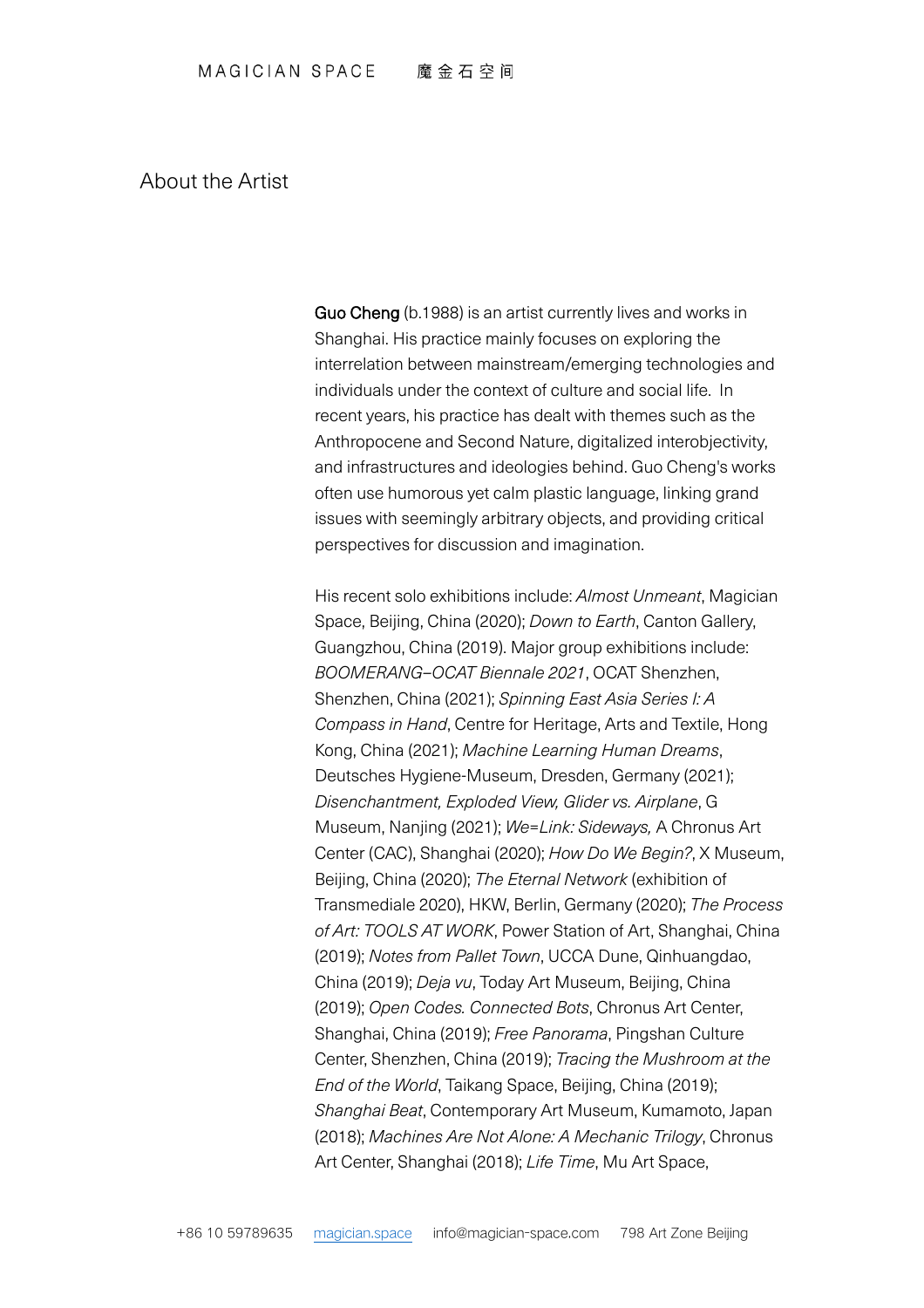Eindhoven (2017); *The Ecstasy of Time*, He Xiangning Art Museum, Shenzhen (2017) etc..

He obtained 2020-2021 Porsche "Young Chinese Artist of the Year" (Shanghai, 2021); Ars Electronica Honorary Mentions (Linz, 2020); CAC://DKU Research & Creation Fellowship (Shanghai, 2020); STARTS Prize Nomination (Linz, 2020); the Digital Earth fellowship (2018-2019); the Special Jury Prize of Huayu Youth Award (Sanya, 2018); the Bio-Art & Design Award, The Hague (2017).

Liu Guangli (b.1990) was born in Lengshuijiang, he currently lives and works in Paris. Graduated from Le Fresnoy - Studio national des arts contemporains in 2020. Passionate about image-making, he has developed an art practice around painting, video art, 3D animation, and virtual reality. His works attempt to question how the digital medium fits into contemporary storytelling and the reconstruction of our collective memory. He won the prize Golden Nica in the Computer Animation categorie at Ars Electronica (2021), Golden Key for best short film at Kassel Dokfest (2021).

Liu is recipient of numerous film festival, include: Taiwan International Documentary Festival, Taipei (2022); Digital Art Festival, Videoformes, Clermont-Ferrand, France (2022); Ann Arbor Film Festival, Ann Arbor, America (2022); Cinéma du réel, Paris, France (2022); Internationale Kurzfilmtage Oberhausen, Oberhaussen, Germany (2022); One Song Is Very Much Like Another, And The Boat Is Always From Afar, Guangdong Times Museum, Guangzhou, China (2022); HiShorts! Film Festival, Xiamen, China (2021); Collective exhibition, Memento, Zeto Art, Paris, France (2021); Festival International de Videoarte, Buenos Aires, Argentina, First Prize (2021); Beijing International Short Film Festival, Beijing, China, Special mention (2021); Chicago Underground Film Festival, Chicago, America, Honorable mention (2021).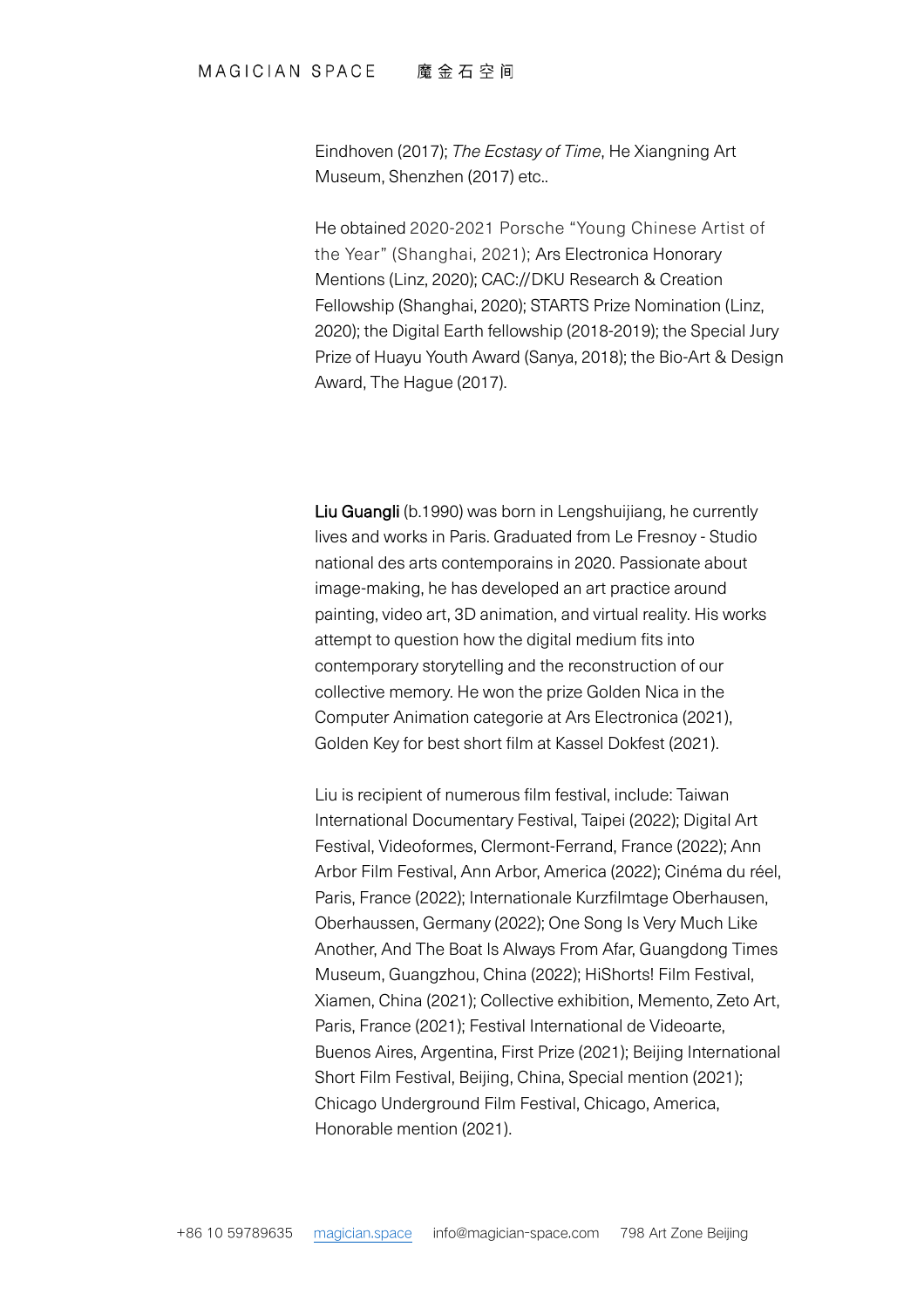Xin Liu (b. 1991) is an artist and engineer. In her practice, Xin creates experiences/experiments to take measurements in our personal, social and technological spaces in a postmetaphysical world: between gravity and homeland, sorrow and the composition of tear, gene sequencing and astrology. She examines the discourse-power nexus as an active practitioner, an experimenter and a performer. Her recent research and interest center around the verticality of space, extraterrestrial explorations and cosmic metabolism.

Xin is the Arts Curator in the Space Exploration Initiative in MIT Media Lab, a member of the inaugural ONX studio program founded by New Museum and Onassis NY and Silver Arts Project in the World Trade Center. She is also an artist-inresidence in SETI Institute. She is recipient of numerous awards and residencies, including Porches Chinese Young Artist of the Year 2021, 30 under 30 Asia, X Museum Triennial Award, the Van Lier Fellowship from Museum of Arts and Design, Sundance New Frontier Story Lab, inaugural Europe ARTificial Intelligence Lab residency with Ars Electronica, SXSW Interactive Innovation Award, Core 77 Interaction Design Award, Fast Company Innovation by Design Award, Huayu Youth Award Finalist and Creative Capital On Our Radar. She has been commissioned by institutions including M+ Museum (Hong Kong), Ars Electronica (Austria), Rhizome (USA), Media Art Xploration Festival (USA), Onassis Foundation (US & Europe) and Abandon Normal Devices Festival (UK). She has joined several residency programs including Queens Museum Artist Studio program, New INC, Watermill Center and Pioneer Works. She is an advisor for LACMA Art+Tech Lab and a faculty member at The Terraforming, a new research program at Strelka Institute in 2020-2021.

Xin graduated from MIT Media Lab with a master degree in Media Arts and Sciences after her M.F.A from Rhode Island School of Design and B.E from Tsinghua University in Beijing (Measurement, Control Technology, and Instrument).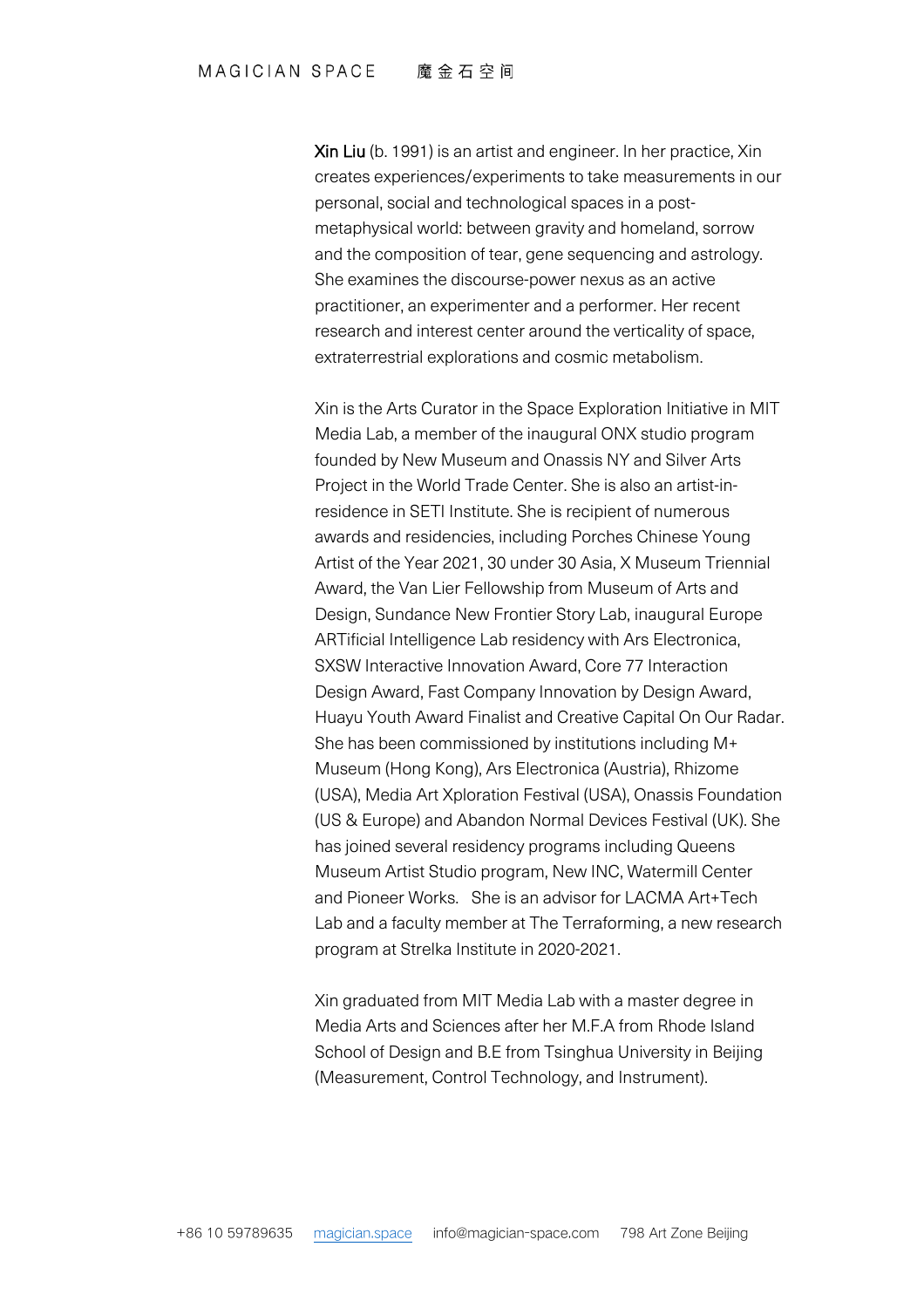Tarak works at the intersection of forms, objects and systems within art and architecture. His works traverse an ecological system of objects, a process of reading / extracting / recreating everyday world. Decoding the formal composition of the most mundane of objects and categorising them into typologies, he translates the familiar forms into cross-media contemporary objects with direct emotional and intellectual effect. Simultaneously analytical and aesthetic, his works seek to deconstruct conventional ways of looking, reconstruct perception and transgress binaries of high art - low art, design non design and banal - beauty.

Tarak studied and works in Berlin, Beijing, and Baroda. Trained as an architect and a Master of Arts from Staeldelschule, Frankfurt, Tarak has 10+ years of professional experience with international practices, as well as his own design projects, publications and objects. His works investigate ontological questions of forms, objects, aesthetics and systems, often drawing from his formal experience in architecture.

Wu Chi-Yu (b. 1986) is an artist based in Taipei. His works has long been focusing on re-establishing the connections among humans, things, animals, and the ruined world left by technic capitalism. His practice revolves around the moving image, looking for contemporary narratives in lost memory through the reproducing of oral history and myths. He is also involved in different collaboration projects of installation, video installation, and performance.

His recent solo exhibitons include: Atlas of the closed worlds, The cube project space, Taipei (2021); 91 Square Meters of Time, TKG+ Project, Taipei (2017). Major group exhibitions include: One Song Is Very Much Like Another, And The Boat Is Aways From Afar, Guangdong Times Museum, Guangdong (2021); From Object to Cosmos, Kaohsiung Museum of Fine Arts, Kaohsiung (2021); Liquid Love, Moca Taipei, Taipei (2020); Subzoology: 2020 Taiwan Biennial, Taiwan Museum of Fine Arts, Taichung (2020); The Oceans and the Interpreters, Hong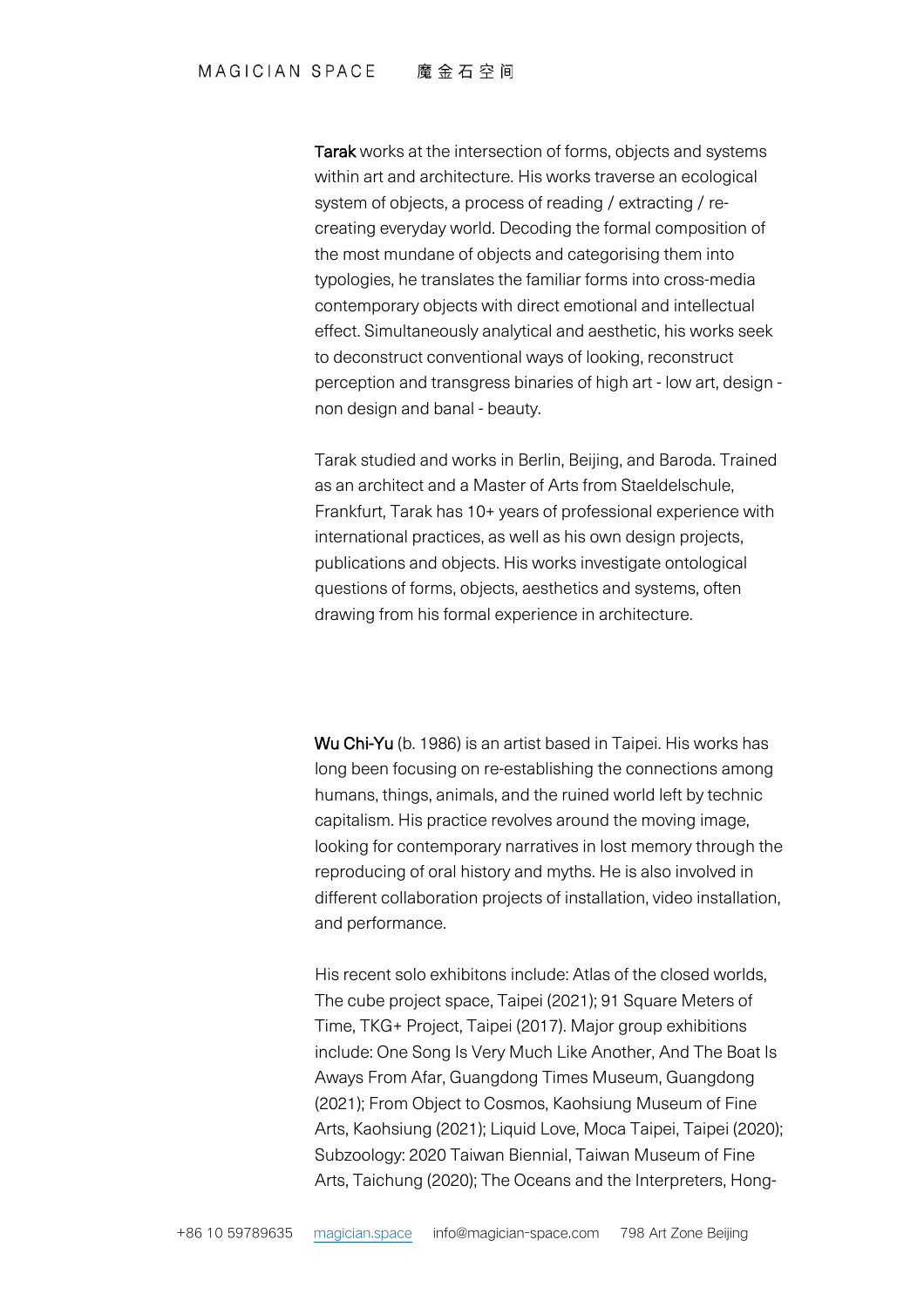gah Museum, Taipei (2020); Serious Games, HOW Art Museum(shanghai), Shanghai (2019); Letter. Callus. Postwar, Kuandu Museum of Fine Art & Galeri Lorong, Taipei & Yogyakarta (2019); Proregress: Art in an Age of Historical Ambivalence, 12th Shanghai Biennale, Power Station of Art, Shanghai(2018); Trans-Justice: Para-Colonial@Technology, Moca Taipei, Taipei(2018); Gestures and Archives of the Present, Genealogies of the Future: Taipei Biennial, Taipei Fine Arts Museum, Taipei(2016). His films have been screened at: Beijing International Short Film Festival, Beijing (2017); EXiS Festival, Seoul (2017); Arkipel Festival, Jakarta (2016). He also is a resident artist at Rijksakademie van beeldende kunsten. Amsterdam, Netherlands (2014-2015).

Zhi Wei (b. 1997) was born in Beijing, currently lives and works in Shanghai. They completed their BFA degree with a first-class honour from the Ruskin School of Art, University of Oxford, in 2019. Working with lived experience and detached references through digital imageries and unconventional materials, Zhi Wei explores the entangled interdependence among the imagemaking, the act of painting, and the surface, and toes the line between object and image, concealment and exposure, materiality and phantasy, through which the tension between superficiality and sincerity is interrogated on both formal and emotional levels.

Zhi Wei's practice features the use of paintings, sculptures, and installations. Fascinated by the serendipity of meanings fermented in the artist's careful assemblage of heterogeneous elements, they draw inspiration from fragments of mundanity, history, popular comedy, cartoons, and scientific trivia. Often starting with drawing and collaging on iPad, Zhi Wei invents forms based on personal sources, and stylises the choices of detached references, which are later superimposed to construct mediated digital imageries as blueprints. Unconventional surface materials, such as lace, tulle, plaid, and Perspex, are consistently featured in Zhi Wei's practice. Through a series of strategies, such as the layering of translucent tulle over the painted canvas, the diluted Chinese